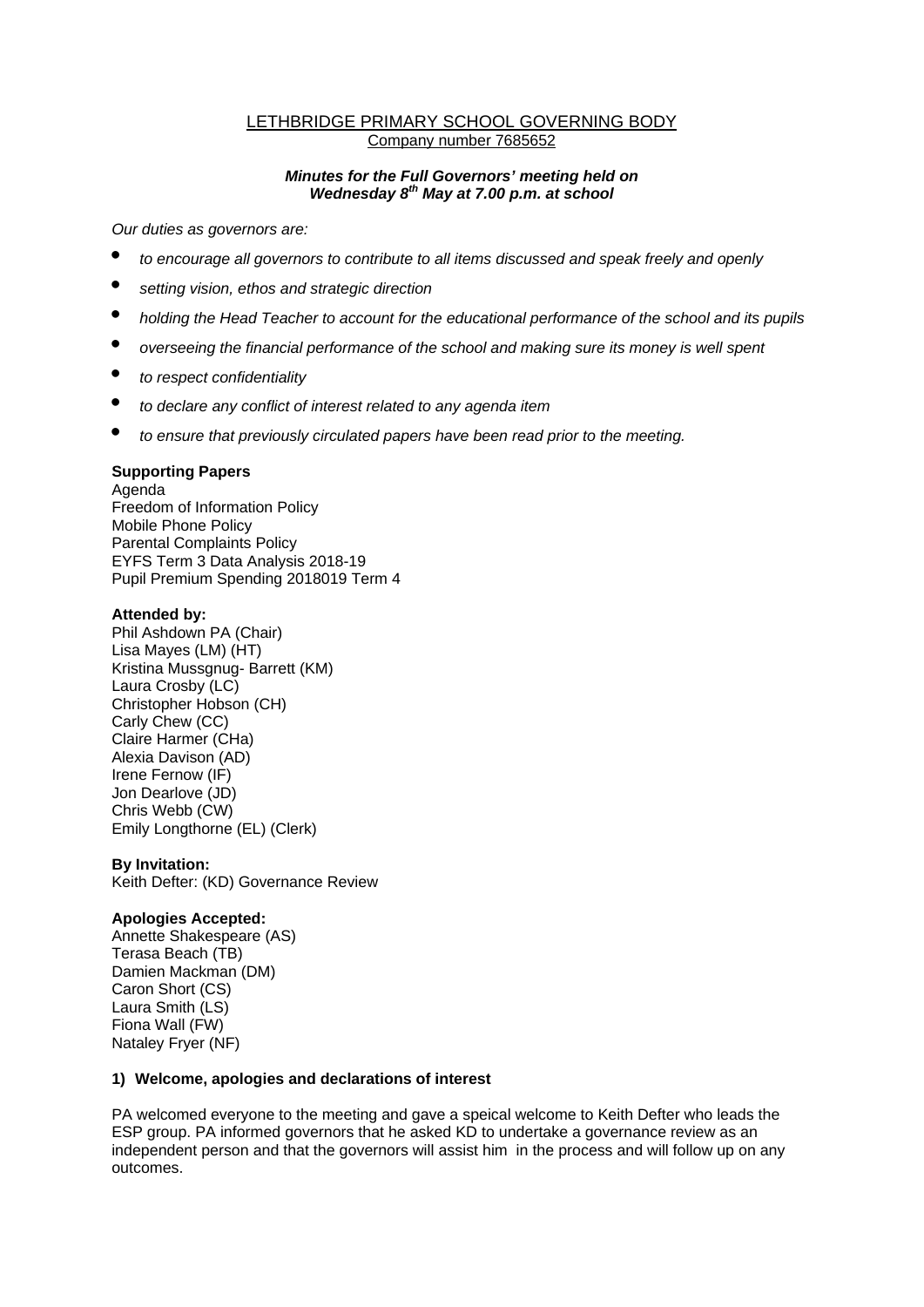Apologies were received from AS, TB, DM, CS, LS, FW and NF. There were no declarations of interest.

# **2) Governance Review- Keith Defter**

KD informed governors that at the last chair's meeting they discussed governance reviews and he had been invited to review Lethbridge as it had not been formally reviewed in a while. KD recommends regular reviews of governance as good practice. KD informed governors that he has done 3 reviews of governance within the ESP group this year and will follow up on the other schools later this year. KD also said he reviews schools in Gloucestershire which 'Require Improvement', he has reviewed 15-20 over the last 2 years. KD said that these reviews highlight three recurring themes: they do not hold the Headteacher to account sufficiently, clerking is not to a professional standard, and the degree to which governors get involved in the work of the school. KD thanked EL for a quick response with documents necessary for him to triangulate information, including minutes, agendas, terms of reference etc. KD will also look at the website and the responses to a questionnaire.

KD circulated questionnaires to all governors and the clerk and asked everyone to complete within 10 minutes using their gut feelings. KD then collected the questionnaires. KD said that he will triangulate the data and report back at the next FGB meeting in the form of an advisory document. PA informed KD that the next meeting is on Tuesday 9th July at 7pm. **ACTION CLERK:** Circulate questionnaires to absent governors and return them to KD. KD then left the meeting at 7:20pm. PA reflected that KD has lots of knowledge and experience and will be able to give independent feedback..

## **3) Notification of items for AOB**

CW: Photocopiers

## **4) Minutes of Previous Meeting**

The minutes were accepted and signed as a true record of the meeting.

### **5) Matters Arising**

LM had mentioned idling cars in the last newsletter to parents. LM reported that so far they had received one ticket, which was for her which she had to pay. JD asked if they used a camera? LM replied it was a warden. IF recommended logging issues. JD agreed and added that as it experimental they can bring the issues to a review and then formally complain if necessary. CW noted that many schools now have parking fines, even ones which do not have any problems with traffic. LC asked how long it said it would be for? CHa replied 6 months. LM said they will keep an eye on the date for when to report any issues. LM added that it has not made any difference to the issue of driving up to schoo and safety. LC agreed that it has not impacted on the volume of traffic. **ACTION LM:** Create log of traffic/parking fine issues.

LM reported that they received the Mental Health award and thanked TM for her hard work. LM said it will be presented at an awards ceremony with Peter Nathan and they are very pleased as they are one of very few schools in Swindon to receive it. LM said other schools have asked her to come in and see best practice.

PA will circualate notes on his safegaurding walk. **ACTION PA.**

The Freedom of Information policy is still relevent and was reviewed later in the meeting.

EL circulated link governor roles and SDP responsibilties.

EL notified CM and Governor Support of the continuation of subscription to Governor Support.

PA asked if there was anything else in the minutes governors wanted to discuss? There were no further matters arising.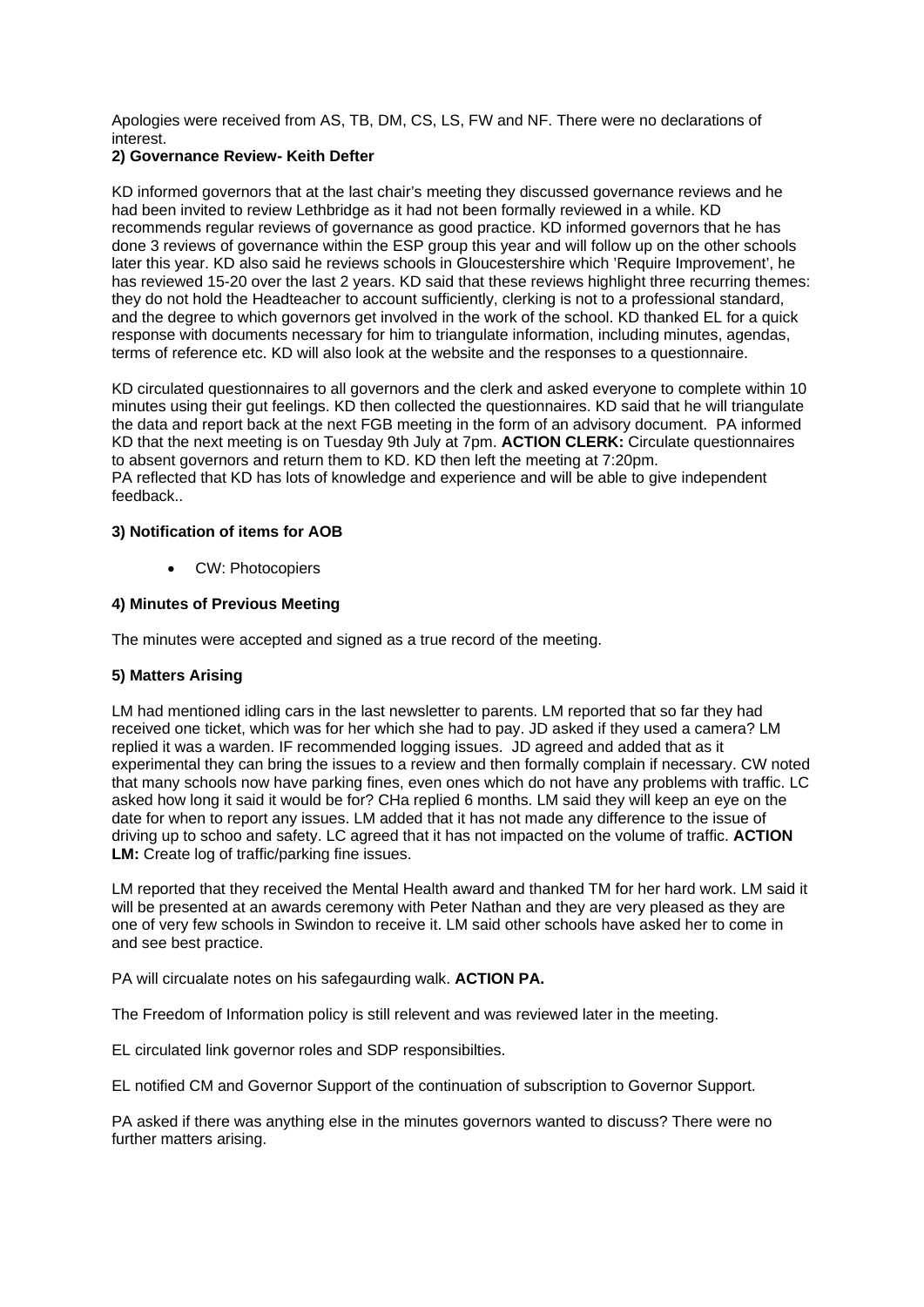## **6) Data report**

LM informed governors that this term she is reporting on EYFS data as KS1 data is updated in terms 2,4 and 6 and EYFS data is updated at baseline, term 3 and end of year. LM said that they have compared this year's data to last years. She reported that currently 54% are below expected in reading, compared to 27% the previous year. 49% are below expected in writing compared to 38% the year before and 29% are below expected in maths compared to 27% the year before. LM added that it is worth noting the number of children with English as an Additional Language and that many live outside the catchment area. IF asked if the number of boys 39 exceeding girls 31 has an impact? LM replied that it does. LM informed governors that although their baseline results are lower, the target remains the same as previous years, as they should be above national which continues to year 6.

LM reported that the data at the end of term 3 shows a shift upwards, that children working below are now at expected and children at expected are not exceeding. JD asked what the meaning of ARE is? LM replied Age Related Expectation.

LM signposted governors to Caroline Valderey's comments on boys. The percentage of children working below for reading is: 9% girls, 51% boys, and writing: 32% girls, 61% boys. LM reported that since the end of term 3 there has been an improvement in the data as during the first few terms they are developing fine motor skills and mark making through squiggle while you wiggle, dough disco etc. and this is now showing in the data. Boys currently working below in reading is 38% and in writing 41% so they are progressing. LM informed governors that the target for children achieving Good Level of Development is 74% which is slightly above the national and currently they are on about 73%.

LM referred to the data for EAL children and reported that 70% of them should reach expected for Maths and Number, which is an improvement on last year.

LM informed governors that there are 4 children in Early Years with SEN needs and that they are all boys.

PA asked for clarification on the acronyms for the EYFS areas and EL and LM did this, for example MFB is Managing Feelings and Behavior.

LM added that EYFS data can be more difficult to collect as it needs to be largely child-initiated, e.g. getting child-initiated writing from boys. LM said that she is not too anxious as boys do catch up. IF asked if reading generally precedes writing? LM replied that it does as they do need to be able to write phonetically to reach Early Learning Goal.

CH asked if the average age of the intake could be calculated as more summer born children could affect data? LM replied that this could be done if she felt it necessary.

LM informed governors that they did open days rather than individual tours for prospective parents this year and parents were shown around by year 6 children which worked very well and will be continued. LM said that they were the first choice for most families and these correlate to the parents who toured from outside the catchment area. LC asked if the catchment area had been extended? LM replied that it had not, however there were 170 school spaces in the catchment and only 120 children so they wanted to inform parents that even if they are further out they can still apply. PA asked if they have an intake of 70 for September? LM replied that they do and have a waiting list also.

PA thanked LM for her data report.

### **7) Pupil Premium report**

LM circulated the report on Governohub prior to the meeting. LM said that she updates it in terms 2,4 and 6, checking that money being spent is worthwhile and if not changing it for next year. LM said that the pupil premium spending was mostly on intervention work and that pupil premium children are showing very strong data. PA asked if there were any further comments? There were no further comments.

### **8) Safeguarding update**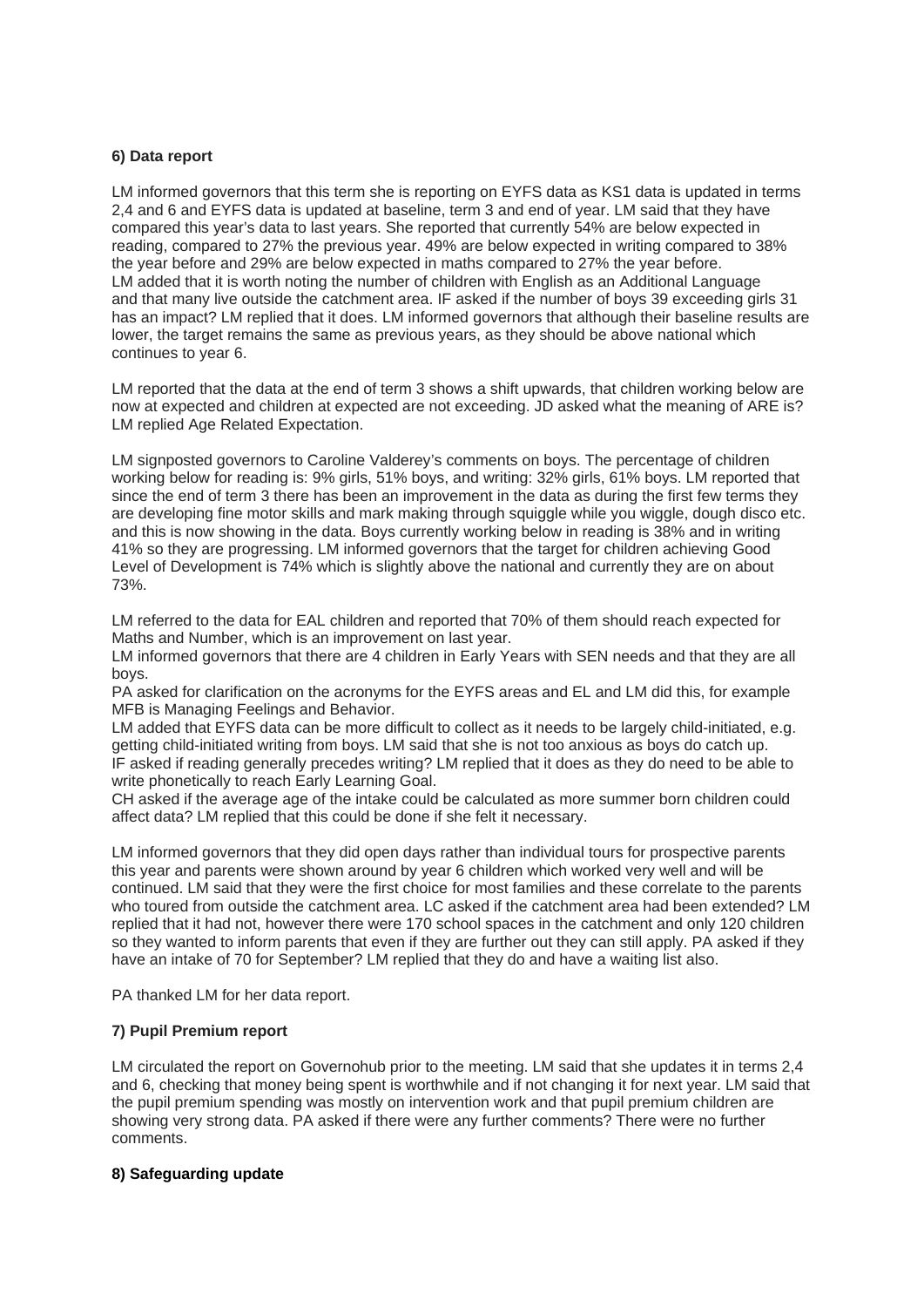### CHa and LM stated that there was nothing to report. **9) Health and Safety report**

CHa informed governors that they are working through the actions from the Health and Safety audit, 55% is complete, 36% is in progress and 9% is under review, where they are questioning the action.

# **10) Update from F&S**

DM sent his apologies, so PA feedback to governors that CM is expecting a rollover of £148k, partly due to unused maternity cover increasing the contingency, and therefore Income and expenditure will be balanced . LM said that this is a massive achievement. PA agreed that it is very pleasing as they often spend more than they receive and have to use reserves. PA added that they will look at next year's budget soon and aim to continue with a balanced budget.

## **11) Policies:** *Freedom of Information Parental Complaints Mobile phone policy*

The policies were circulated on Governorhub prior to the meeting. PA asked if anyone had any comments? LM stated that the Parental Complaints and Mobile Phone policies are used and are working well. PA informed governors that the Parental Complaints policy follows the Swindon Borough Council guidelines.

CH suggested that the Mobile Phone policy states that children can take photographs when given permission by a teacher, for example on school trips. CHa replied that they bring disposable cameras as they are not allowed phones. CH also suggested they could text parents when the bus will be back. CHa replied that the school sends a message to parents as they do not want them to bring a phone. IF added that the danger is that they have social media accounts. LC asked if parents can have a copy of photos that are on the website? CW replied that parents can buy a DVD at the end of every year for £4. LC asked if they could use phones that only can be used for texts and calls. LM replied that they do not want children contacting their parents during school as most issues can be quickly resolved in school. KM said that there is no need for a mobile phone in primary school as the school office can contact parents. JD asked if there had been any resistance to the policy from parents? LM replied no, that they were very supportive. CHa added that as long as phones are not out during school, then there is not a problem. CC agreed that they had less issues with phones compared to previous years. PA reminded governors that this policy was first produced last year and therefore there are not many changes as it is working well.

IF suggested adding a sentence about the informal stage of the Parental Complaints procedure, unless it is working fine. LM replied that it is as most issues are solved during a conversation with school staff and very rarely goes to writing. IF also suggested clarifying the acronyms in the policy. PA replied that most are described within the policy or well known. IF recommended a link to the SEN Toolkit mentioned. LM agreed that this is a good idea and referred EL to Schoolsonline. **ACTION CLERK:** Add link to SEN Toolkit into the policy.

The policies were approved by the governing body.

# **12) Governor updates**

IF attended New Governors training with KD prior to the meeting. She reported that she was the only attendee so they discussed guidelines and a need for connecting with other governors from the cluster group to share experiences. PA reflected that it was a shame that no one else attended as last year it had a good attendance. JD agreed that about 12 attended. IF said that it was valuable and reassuring.

PA urged governors to follow up on link responsibilities. KM responded that she has completed a link visit and will upload the report shortly. **ACTION ALL:** Complete link visits and reports.

PA informed governors TB and CH's terms of office expire later this month. PA asked CH if he would be interested in continuing on as a governor as there is a community governor vacancy and PA is grateful for his input at meetings. CH replied that he will think about it as he has work commitments.